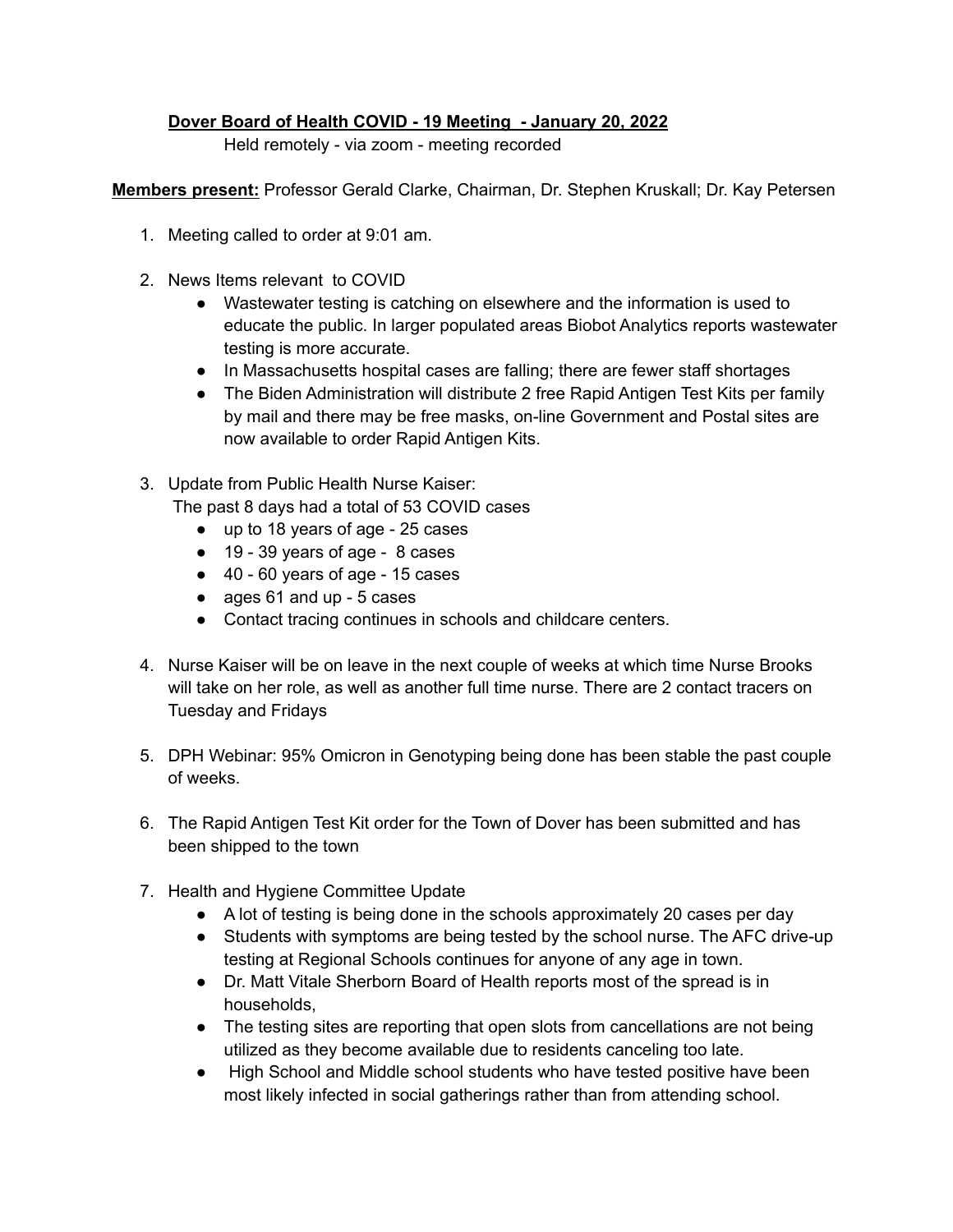- 8. The Department of Elementary and Secondary Education recommends ending the Test and Stay Program and to do no further pool testing as it shows only a 20% positivity rate. Focus should remain on testing students with symptoms
- 9. Early Education and Care
	- A new program for childcare centers now suggests they may choose one or all of the following options: test students with symptoms, test the whole class, or weekly pool testing on site
	- The state will supply test material and offer a training video. Dr. Petersen will email the Dover childcare centers with this information.
- 10. There was a discussion about the Dover/Sherborn Boosters on their outdoor events in May, the 10K race and breakfast as well as the Sept.18, 2022 triathlon. The Board raised concerns on social distancing and the possibility of gatherings before and after these events.
- 11. Mark Ghiloni,Director of Parks and Recreation reported
	- The winter programs were going well. Students in the art class were being spread out with 3 - 4 tables and wearing masks. No snack time.
	- The indoor classes at the Caryl Community Center are 12 students per class.
	- Gym class and basketball are more challenging with closer contact.
	- It is unknown where the Spring/Summer dance, music, and tae kwon do classes will be held at this time.
	- Dr. Kruskall would like an update on indoor spring classes
- 12. Professor Clarke made a motion seconded by Dr. Petersen to retain the Mask Mandate Order of September 13, 2021. The motion passed unanimously.
- 13. The meeting was open to the public for comment. Carol Lisbon commended the Board for its continued diligence and efforts on COVID.
- 14. Dr. Petersen and Dr. Kruskall will review each other's drafts for the town report later today.
- 15. Rapid Antigen Test Kits
	- Tests are due to arrive anytime; 2000 kits are expected.
	- Distribution by the Board of Health will be discussed tonight at the Board of Selectmen meeting
	- Schools, seniors, and health status will take high priority as part of the distribution process.
	- It was suggested that 50% of the total tests go to the seniors
- 16. Dr. Kruskall wants a secure site for the storage of the kits, the Town House or possibly the Police Department. Security and proper room temperature must be considered.